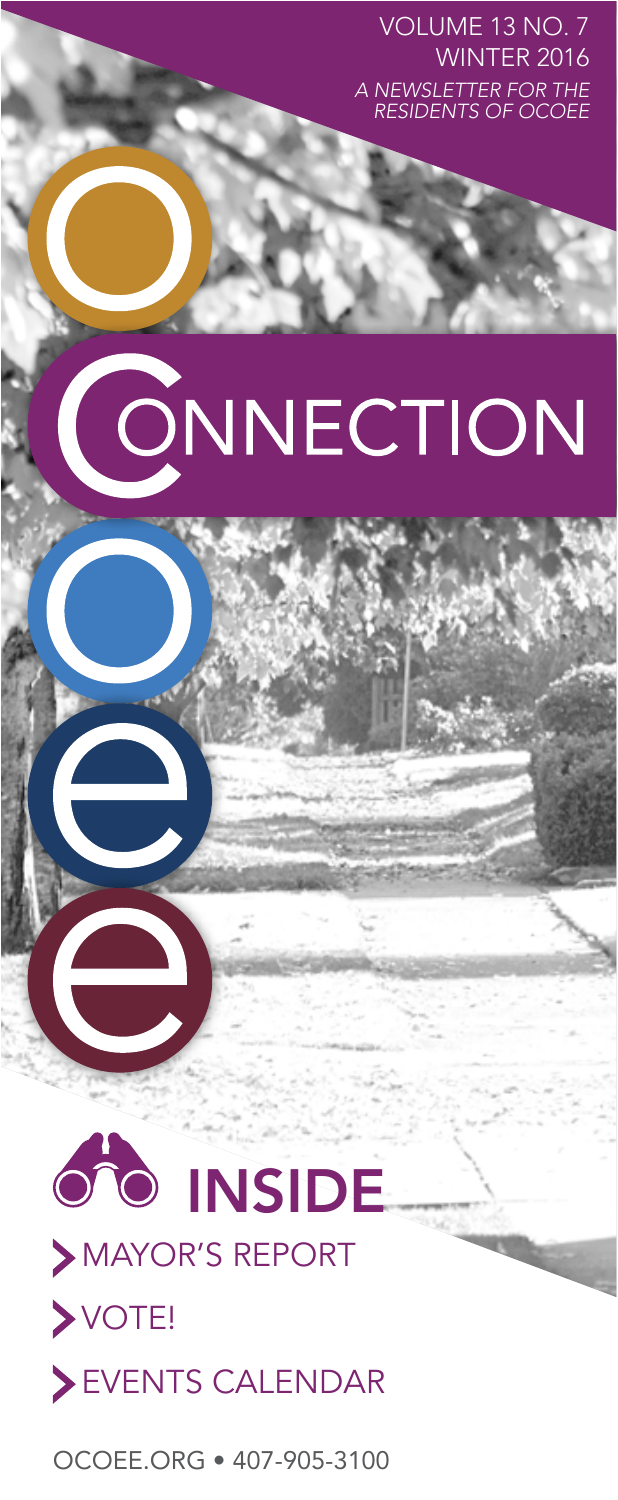

### MAYOR'S REPORT

OCORE **ITY HALL** 

This is the first issue of our resident newsletter since I was elected Mayor and I want to take this opportunity to thank Ocoee citizens for your vote of confidence. As we start the new year, the City is undertaking several new projects and I want to let you know what is in store for our community. The City Commission recently approved funding for the Downtown Master Plan that will revitalize the downtown and turn it into a shopping and dining destination for our residents. The first step is to get water and sewer lines into the area. The sewer is especially important if we want to attract restaurants. The second project is the State Road 429 Corridor Master Plan. We are working with the city of Winter Garden on this project will that eventually connect Ocoee to the West Orange Trail and build up the commercial areas along the corridor. These new businesses will provide the City with a broader tax base and also provide jobs for our residents. Last year the Commission passed the preliminary plan for City Center West Orange and the developer is hoping to begin the project in early spring. It is located on Lake Bennett off of Maine Street and will be comprised of retail, dining, office space and a hotel.

So as you can see we are on the brink of many exciting things to happen in our City. I look forward to continuing my service to Ocoee and to working with my fellow members of the City Commission to move Ocoee in the right direction. As always, please feel free to call me with any questions or concerns you might have. My number is 407-383-6755.

Mayor Rusty Johnson rjohnson@ci.ocoee.fl.us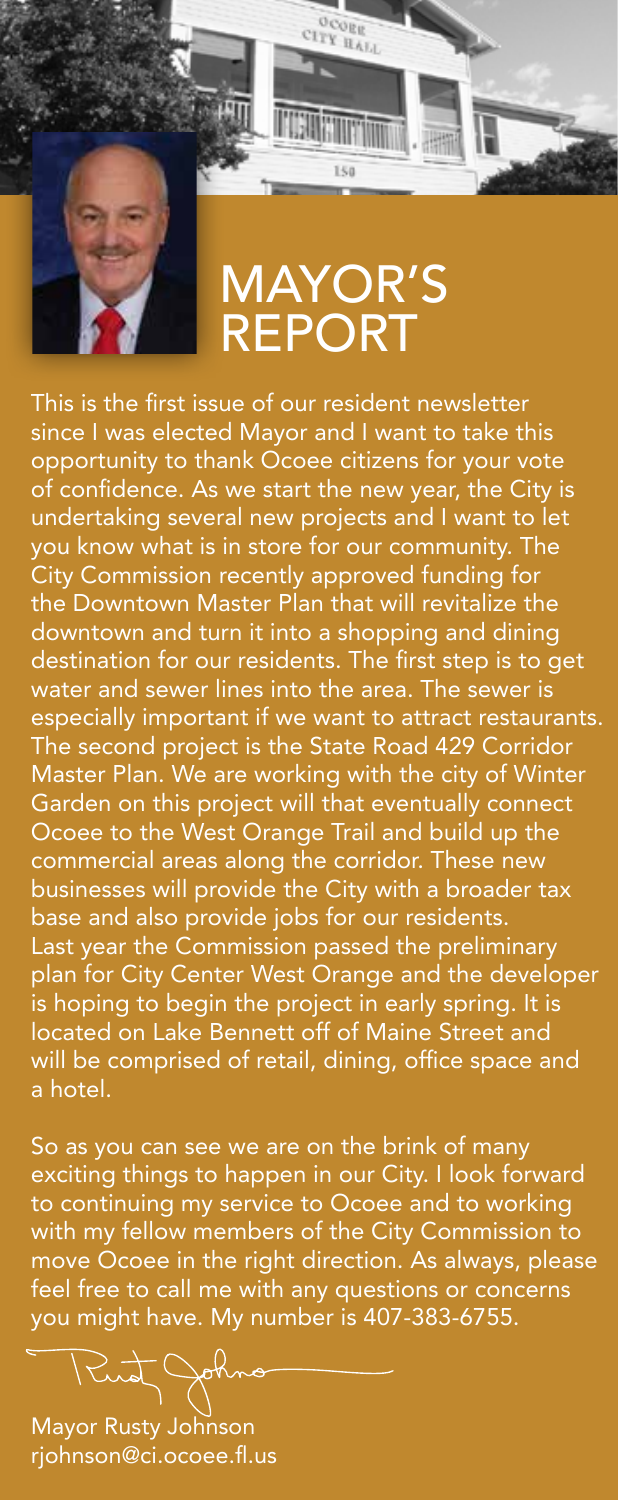# OCOEE ELECTION TUESDAY, MARCH 15

An election will be held Tuesday, March 15, 2016, in the City of Ocoee for the purpose of electing the Mayor and a City Commissioner. Absentee ballots and early voting will be available.

### MARCH 2016 CITY OF OCOEE GENERAL ELECTION

#### CANDIDATES FOR MAYOR

Rusty Johnson Jim Sills

CANDIDATES FOR DISTRICT #3 **COMMISSIONER** 

Richard Firstner Ronney Oliveira Marc A. Price



For polling locations, visit www.ocoee.org or call 407-905-3100.

## DOWNTOWN ECONOMIC DEVELOPMENT IS ON THE HORIZON

The city has taken important first steps toward building the infrastructure needed to support a thriving downtown and State Road 429. The City Commission approved funding for the Downtown Master Plan laying the blueprint for the city's future growth. Residents can look forward to a corridor between McKey Street and Silver Star Road that will give an economic boost to surrounding areas and act as a block structure from street to street. The commission also adopted the State Road 429 Master Plan which will create places for opportunity not only in Ocoee, but in the neighboring cities of Winter Garden and Apopka. The city is dedicated to working with its neighboring cities to "develop strategies that will identify, integrate, and leverage local assets to maximize the cities' economic development potential." As part of this initiative, residents can look forward to a Bluford Avenue streetscape project, a Main Street extension and Bluford Avenue to Maguire road and a downtown logo design.



Ocoee is buzzing with optimism. This rendering of the bright future of Oakland Avenue is just one example of many exciting projects in the works.

### CHECK OUT YOUR NEWSLETTER'S MAKEOVER!

As you're reading this, you've probably noticed this issue of *News to You* has a new look and a new name. Introducing your *Ocoee Connection* newsletter with a fresh image and enhanced content.

#### What do you think?

Do you have feedback on Ocoee Connection? The Community Relations Division would like to hear from you. Email editor Joy Wright at jwright@ocoee.org.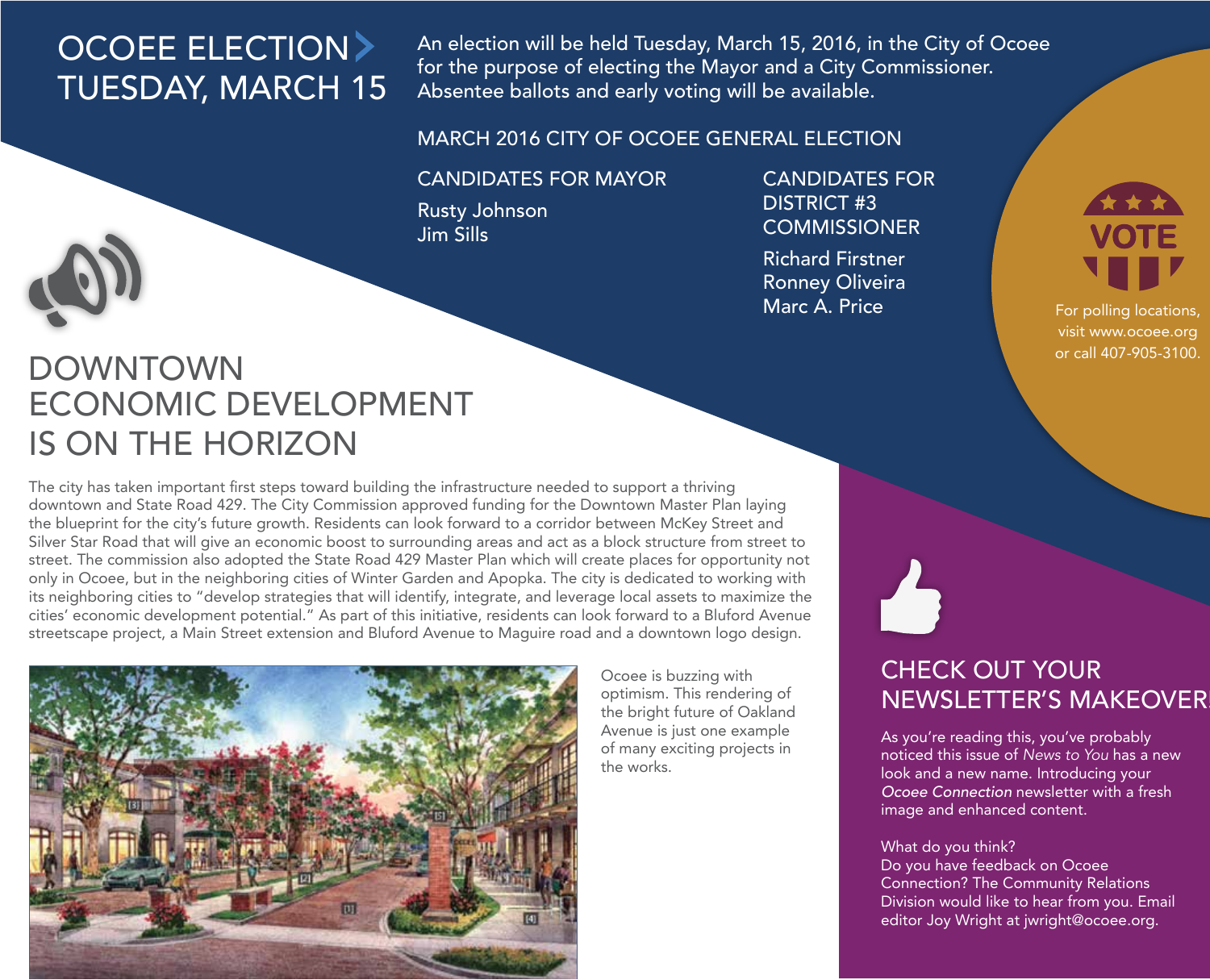

11th ANNUAL SPRING FLING SATURDAY, MARCH 12 10AM – 3PM BILL BREEZE PARK



Bike Rodeo <sup>1</sup> Balloon Artist <sup>1</sup> Face Painting Educational Road Obstacle Track <sup>\$</sup> 9/11 Display <sup>\$</sup> Trees, Plants and Rain Barrels Giveaway for Ocoee residents only <sup>1</sup> Heart Screenings for Youth 5-18 vears old <sup>•</sup> Food, Music, Lots of Prizes & More!



Heart screenings for youth ages 5 – 18 years old Courtesy of Saving Young Hearts

FOOD TRUCK FRIDAY AND MOVIE IN THE PARK 3rd Friday of each month 6:00p.m. – 9:00 p.m. Bill Breeze Park







VOTE OCOEE ELECTION March 15





POOL OPENS FOR SEASON May 7 Family Aquatic Center 1820 A.D. Mims Roads

MEMORIAL DAY CEREMONY May 30 11:00 a.m. Bill Breeze Park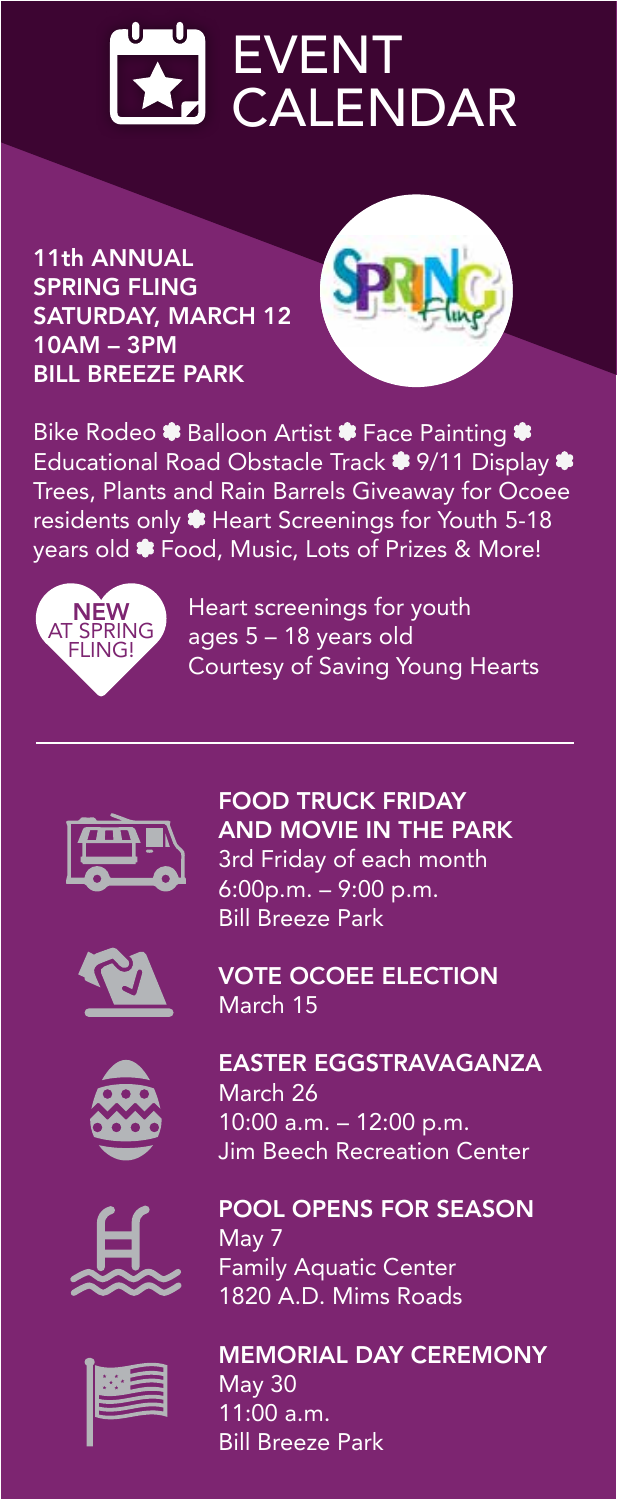

### DO YOU WANT TO WALK IN 'THEIR' SHOES?

Ever wonder what it's like to be a police officer or firefighter? The Citizen Public Safety Academy gives residents a rare, inside look at the city's outstanding public safety programs.

The Citizens Public Safety Academy will be held on Thursdays, March 31 - June 9, 6:00 p.m. – 9:00 p.m. at the Ocoee Police Department and Ocoee Fire Station 25.

Ocoee police officers and firefighters will provide participants with insight on a variety of topics including the following: traffic enforcement; crime scene investigation; station tours; evidence/ fingerprints; vehicle accidents/extractions; K-9 demo; firearms demonstration; emergency medical services/CPR live fire drill demo; crime prevention; police equipment; use of force and domestic violence.

#### REQUIREMENTS:

- Must be 18 years of age or older
- Must sign a release agreement
- Preference will be given to Ocoee residents
- Have no criminal record

For registration information, please contact Ofc. Patera Scott-Marsh at 407-905-3160 ext. 3024 or patera.scott@ocoee.org.